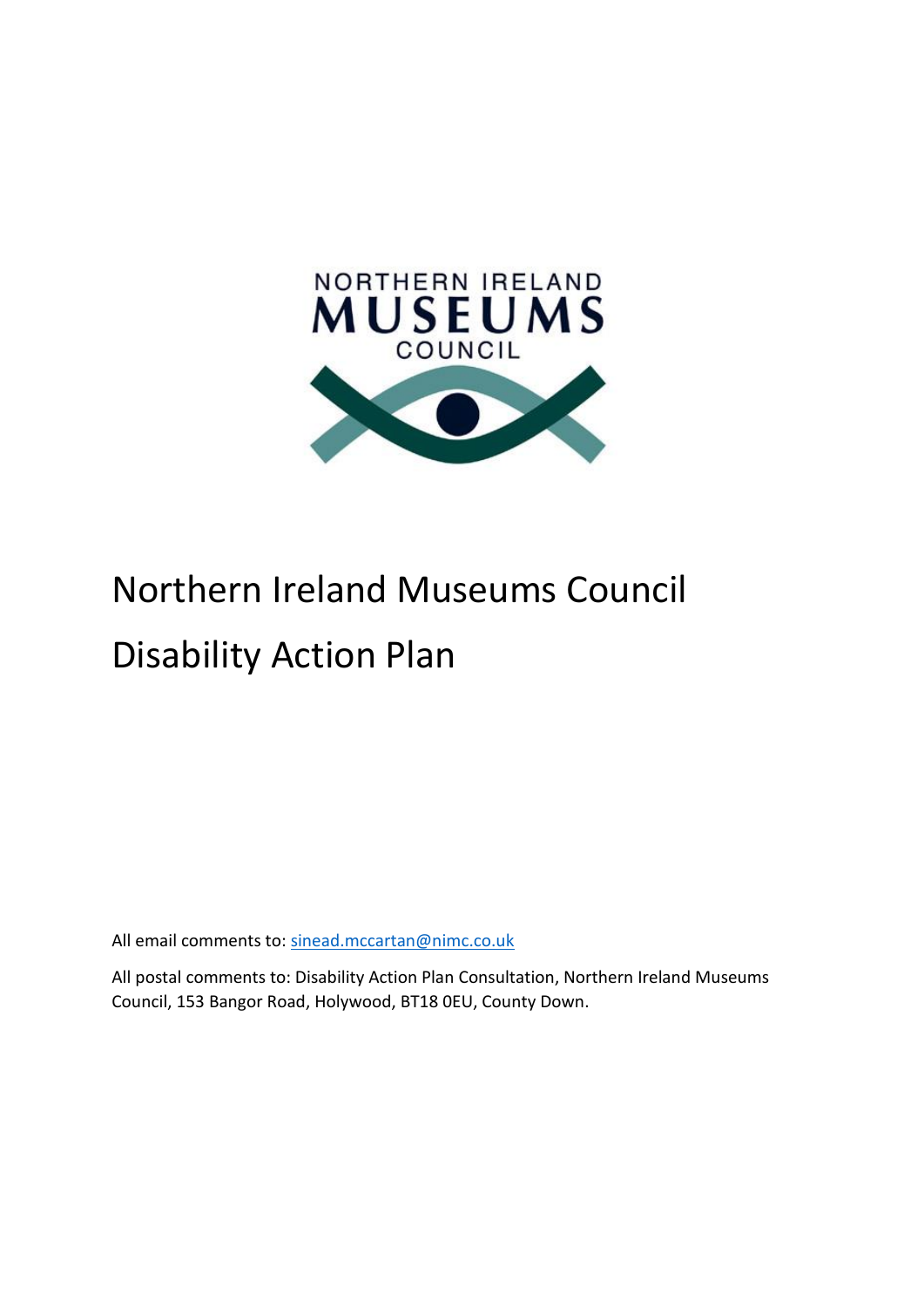#### **1. Introduction**

- 1.1 Under Section 49A of the Disability Discrimination Act 1995 (DDA 1995) (as amended by Article 5 of the Disability Discrimination (Northern Ireland) Order 2006), the Northern Ireland Museums Council is required when carrying out its functions to have due regard to the need to:
	- promote positive attitudes towards disabled people; and
	- encourage participation by disabled people in public life ('the disability duties').

Under Section 49B of the DDA 1995, the Northern Ireland Museums Council is also required to submit to the Equality Commission a **disability action plan**  showing how it proposes to fulfill these duties in relation to its functions.

- 1.2 As the Northern Ireland Museums Council, we are committed to effectively implementing the disability duties and this disability action plan. We will allocate all necessary resources (in terms of people, time and money) in order to implement effectively this plan and where appropriate, build objectives and targets relating to the disability duties into corporate and annual operating plans.
- 1.3 We will also put appropriate internal arrangements in place to ensure that the disability duties are complied with and this disability action plan effectively implemented. We will ensure the effective communication of the plan to staff and to providing all necessary training and guidance for staff on the disability duties and the implementation of the plan.
- 1.4 We confirm our commitment to submitting an annual report to the Equality Commission on the implementation of this plan as well as carrying out a threeyearly review of this plan.
- 1.5 We are committed to consulting with people with disabilities and groups that represent people with disabilities.
- 1.6 Overall responsibility for implementing, reviewing and evaluating this disability action plan and the point of contact within the Northern Ireland Museums Council is:

Sinead McCartan **Director** Northern Ireland Museums Council 153 Bangor Road Holywood BT18 0EU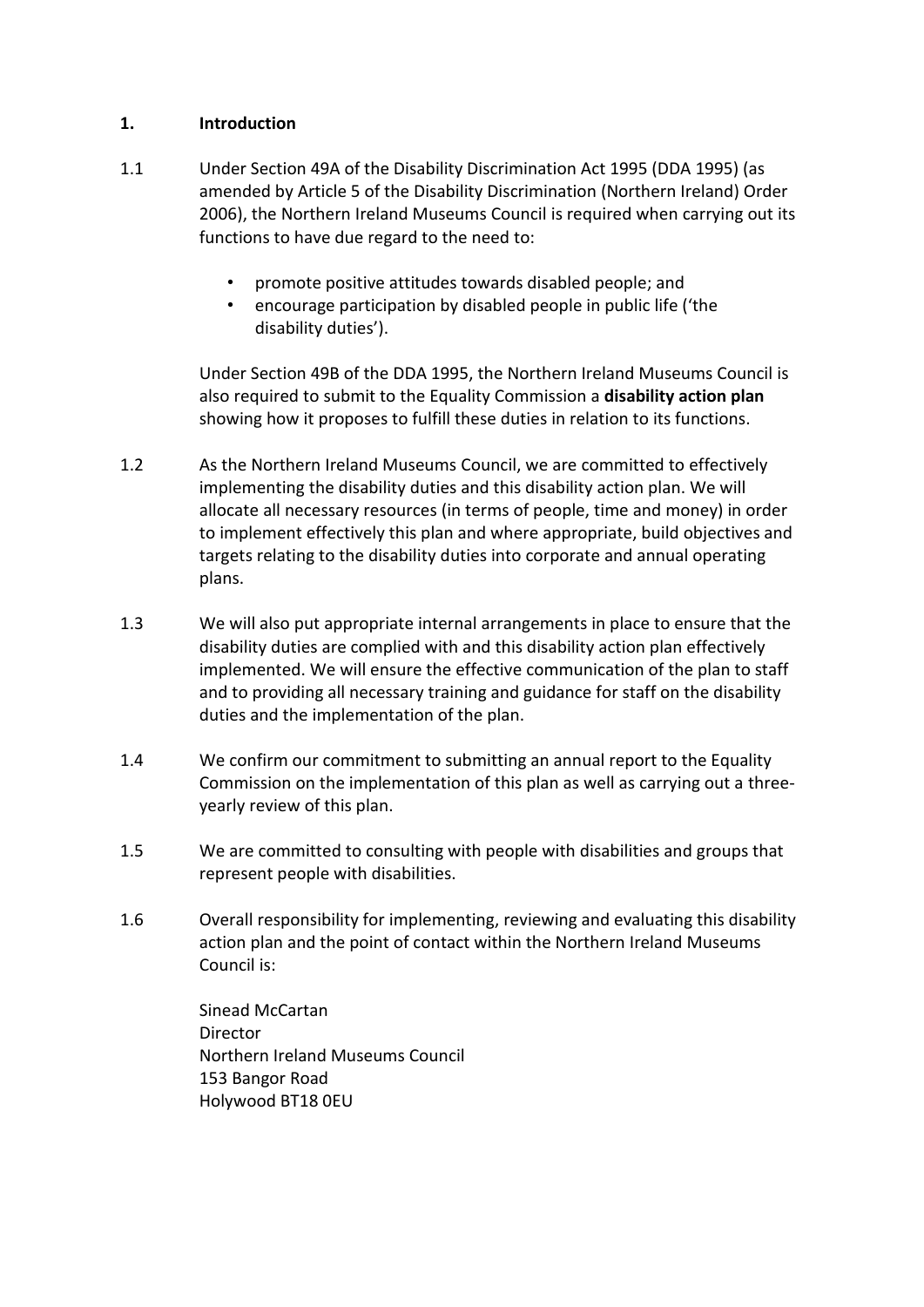- 1.7 If you require this plan in an alternative format (such as in large print, in Braille, on audio cassette, easy read or on computer disc) and/or an alternative language, please contact the above person to discuss your requirements.
- 1.8 A copy of this plan, our annual progress to the Equality Commission and our five-year review of this plan will be made available on our website www.nimc.co.uk.

#### **2. Northern Ireland Museums Council - Functions**

- 2.1 Established in 1993, the Northern Ireland Museums Council is constituted as a company limited by guarantee (without share capital) and has charitable status. For policy and administrative purposes, the Council is classified as an executive non-departmental public body and is an arm's-length body of the Department for Communities. It is governed by a Board of Directors comprising Department nominees, representatives from District Councils, voluntary and independent museums, the Northern Ireland Regional Curators Group, the universities and the National Museums Northern Ireland.
- 2.2 Our overall aim is to support local museums across Northern Ireland in maintaining and improving their standards of collections care and public service. We pursue this aim through our draft Corporate Plan 2018-21 and annual business plans which are informed by the Programme for Government, the Northern Ireland Museums Policy, as well as research and consultation undertaken with the museum sector.
- 2.3 Our draft Corporate Plan 2018-21 outlines the mission, vision and values of the Northern Ireland Museums Council. Details of can be found by clicking the link below: <https://www.nimc.co.uk/about-us/>
- 2.4 The Northern Ireland Museums Council's functions are organised under five strategic themes as follows:

#### **LEAD**

We will fulfil a leading and enabling role for the local museum sector through our activities and by supporting, empowering and collaborating with others to ensure the positive role of museums in society

#### **PROTECT**

We will enhance the protection of museum collections through regulation, grant-aiding and training

#### **CONNECT**

We will facilitate and empower the local museum sector to connect more people and museums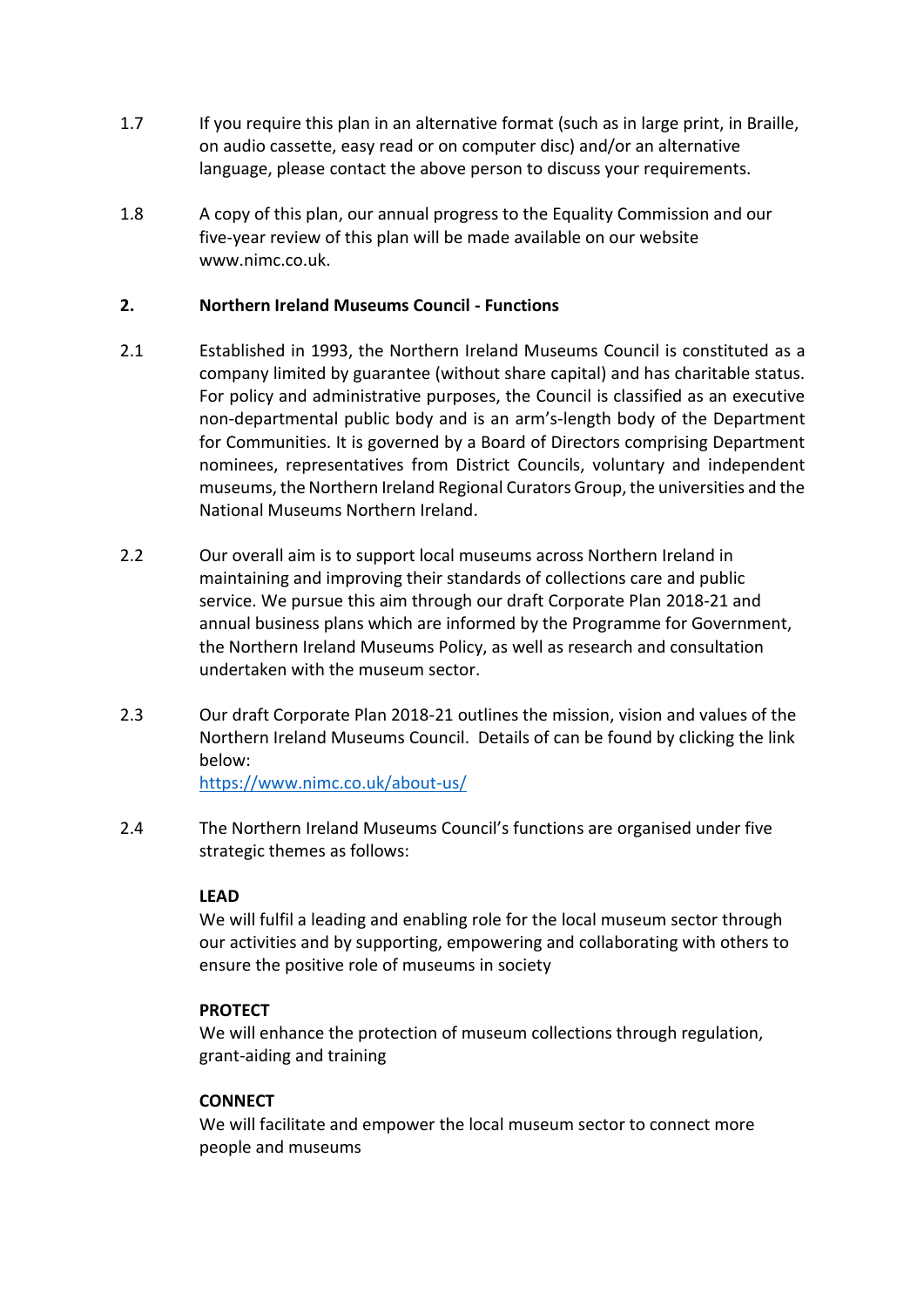#### **VALUE**

We will promote the value of museums and their collections through research, training and audience development activities

#### **DELIVER**

We will evaluate and improve the way we work and the quality of service we deliver

#### **3. Public Life Positions**

The Northern Ireland Museums Council does not have direct control over public life positions, but will work with the Department for Communities in conjunction with the office for the Commissioner for Public Appointments to focus on broadening the pool of applicants to encourage and promote diversity on the Board.

#### **4. Action Measures**

- 4.1 Outlined in sections 1 to 3 below are the measures which we propose to take over the four-year period of this disability action plan, together with performance indicators.
	- Year 1 2019-20
	- Year 2 2020-21
	- Year 3 2021-22
	- Year 4 2022-23

Signed by:

(Chair) (Director)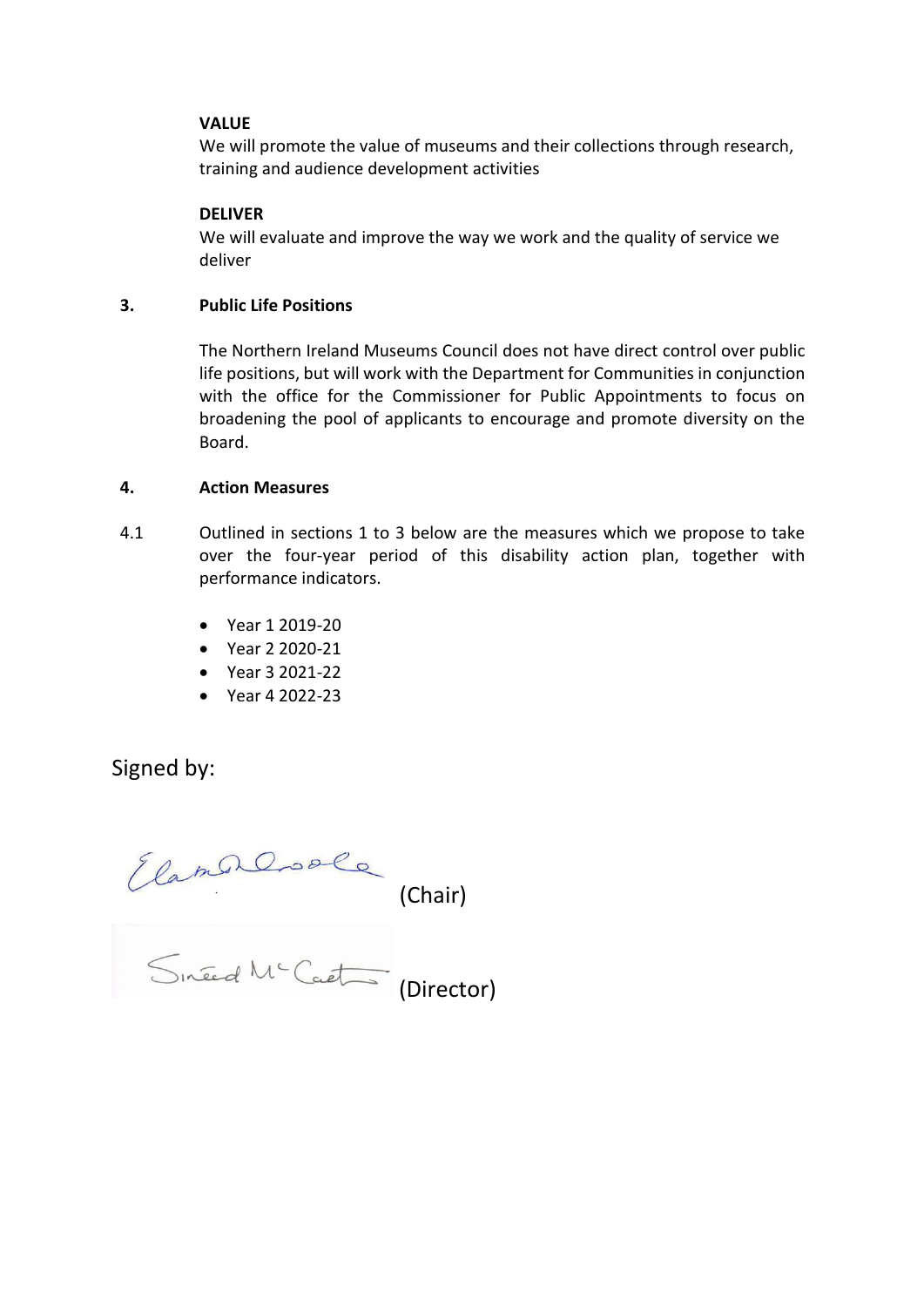## **SECTION 1: Promoting positive attitudes towards disabled people**

| <b>Measure</b>                                                                                                                                                                                                                       | <b>Indicator</b>                                                                                                | <b>Timescale</b> | <b>Outcome</b>                                                                                                                                                     |
|--------------------------------------------------------------------------------------------------------------------------------------------------------------------------------------------------------------------------------------|-----------------------------------------------------------------------------------------------------------------|------------------|--------------------------------------------------------------------------------------------------------------------------------------------------------------------|
| <b>Training</b>                                                                                                                                                                                                                      |                                                                                                                 |                  |                                                                                                                                                                    |
| Relevant training and<br>development to staff<br>and Board of Directors<br>to meet our<br>obligations under<br>Section 75 of the<br>Northern Ireland Act,<br>and DDA (1995) and<br>DDO (2006).                                       | Number on face to<br>face and online<br>training sessions<br>attended.                                          | <b>Annual</b>    | Staff and Board of<br>Directors have<br>improved<br>knowledge of the<br>legislation and<br>increased awareness<br>of disability.                                   |
| Include relevant<br>training in the<br><b>Annual Training</b><br>Programme for the<br>NI museums sector.                                                                                                                             | Deliver at least one<br>training workshop<br>that promotes<br>positive attitudes<br>towards disabled<br>people. | <b>Annual</b>    | Local museum staff<br>and volunteers, and<br>other organisations<br>have increased<br>knowledge of the<br>legislation and<br>increased awareness<br>of disability. |
| Deliver training<br>sessions on<br>dementia awareness<br>training to local<br>museums.                                                                                                                                               | Number of training<br>sessions and<br>museums<br>participating.                                                 | <b>Annual</b>    | Increased awareness<br>of dementia<br>amongst local<br>museum staff and<br>volunteers, and<br>other organisations.                                                 |
| <b>Communication</b>                                                                                                                                                                                                                 |                                                                                                                 |                  |                                                                                                                                                                    |
| Promote events and<br>activities promoting<br>positive attitudes<br>towards disabled<br>people using NI<br>Museums Council<br>website and social<br>media                                                                            | Number of events<br>and activities<br>promoted on<br>website and through<br>social media.                       | <b>Annual</b>    | Increased public<br>awareness and<br>support for<br>positive action to<br>improve the lives of<br>disabled people.                                                 |
| Prepare an annual<br>progress report on the<br>action points in this<br>Disability Action Plan.<br>The progress report<br>will detail progress in<br>terms of: actions fully<br>achieved, partially<br>achieved and not<br>achieved. | <b>Annual Progress</b><br>Report to the Equality<br><b>Commission for NI</b><br>(ECNI).                         | Annual           | <b>ECNI</b> will receive<br><b>Annual Progress</b><br>Report by the end of<br>August each year.                                                                    |